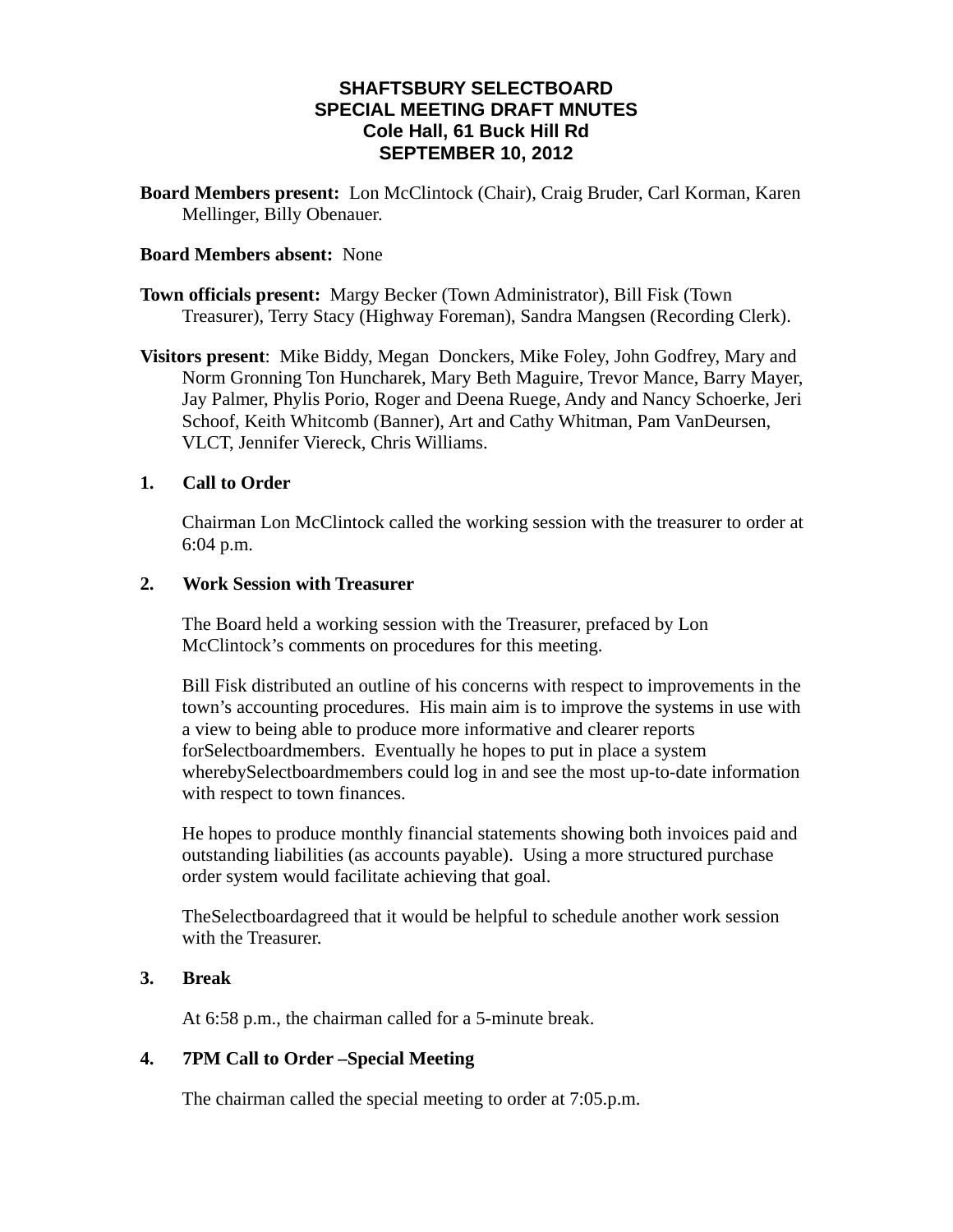Lon McClintock noted that this special meeting has been scheduled because of the Labor Holiday on 9/3, the date of the regular meeting.

#### **5. Announcements**

Craig Bruder noted that road signs have recently been defaced and stolen in the community. He asked for everyone's help in noting and reporting any such activity.

Karen Mellinger reminded those present that on September 29, the town will hold a celebration marking its 250-year history at the Galusha Homestead. Detailed information is on the town website.

Margy Becker announced that the next Hazardous Waste Day will be held Oct 6, from 9 a.m. to 1 p.m. She also reported on the computer upgrade, which has caused a few temporary e-mail and web-site glitches.

### **6. Public Comments**

Mike Foley described a problem Chittenden County has been having (as reported on VPR). Compost sold there was discovered to be contaminated with pesticides. The situation remains under investigation.

Megan Donckers noted changes in compost laws (both expected and already in place) and the need for the town to be aware of the latest regulations. Lon McClintock advised that the Planning Commission is investigating what our town timeline needs to be with respect to commercial composting.

### **7. Conflict of Interest Statement**

None were expressed.

### **8. VLCT Health Trust – Heidi Joyce, Pam VanDeursen**

Pam VanDeursen attended the meeting to advise the Selectboard about changes in the VLCT Health Trust.

Lon McClintock explained that the time frame for purchasing of health insurance is very tight; thus background is needed now in preparation for action later this fall.

Pam VanDeursen gave some background with respect to the town's purchase of health insurance. She explained that after twenty-seven years of arranging insurance for municipalities and limiting the options to a single carrier in any given year, the Vermont League of Cities and Towns has changed its approach and now allows towns to choose different carriers in packages brokered by VLCT.

She outlined the new approach and distributed material for the Board's consideration, responding to questions from Board members.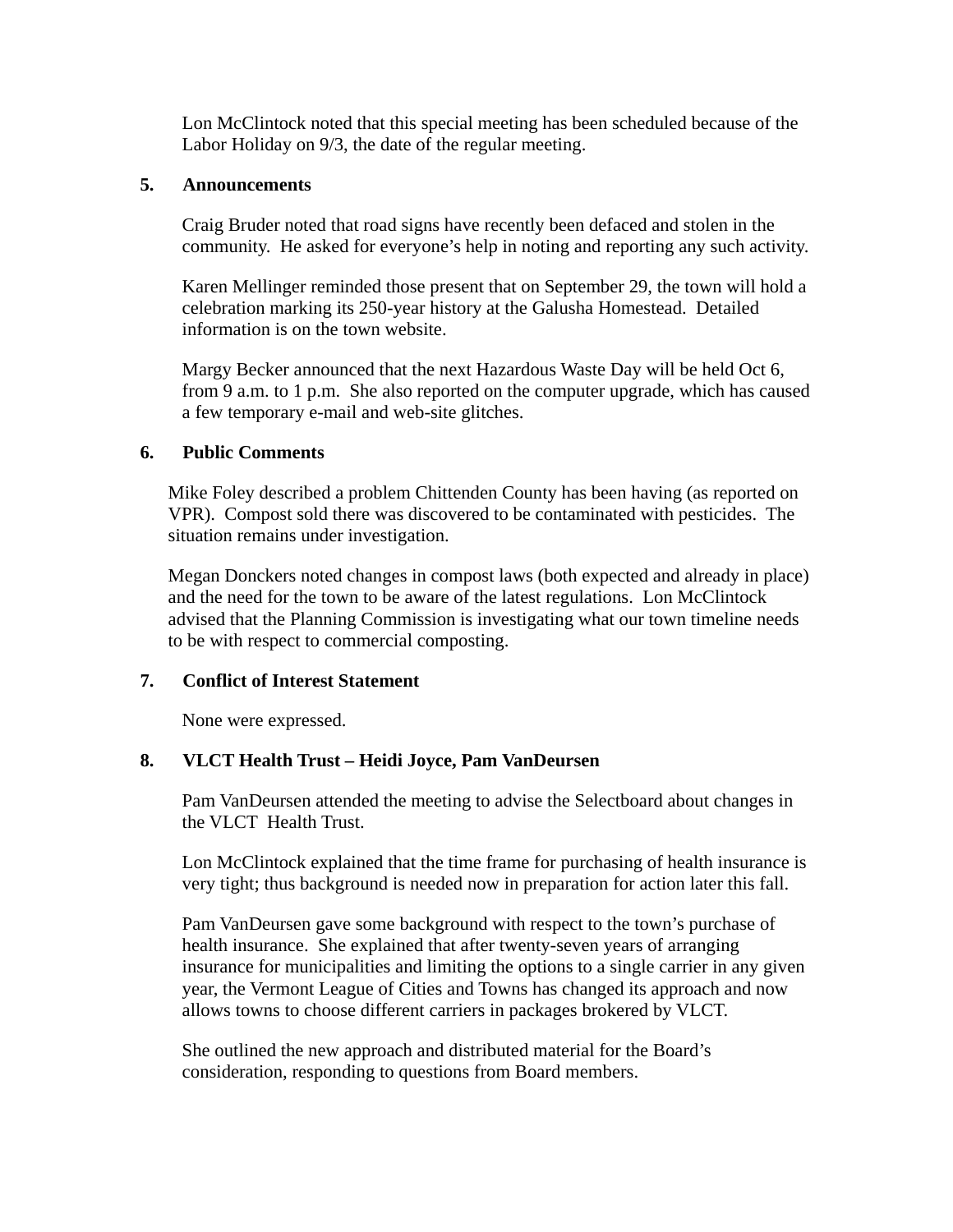## **9. FY13 Tax Rate**

Bill Fisk (Town Treasurer) distributed and explained a handout that summarizes components that help to determine the appropriate tax rate. He proposed a municipal tax rate for fiscal year 2013 of .3284 and noted that last year's rate was . 3231.

## **MOTION: To approve the tax rate of .3284 for Fiscal Year 2013. Moved by Craig Bruder; seconded by Carl Korman. Carried, 5-0-0.**

### **10. Paving Projects – Twitchell and State Park Road**

Terry Stacy (Highway Foreman). Terry Stacy provided information on an offer from Peckham Corp. for the reclamation of Twitchell Hill Rd., which seems to offer considerable savings to the town. After substantial discussion with respect to the time frame and the amount of the quote, the Selectboard determined that further investigation is warranted as to pricing of the necessary surface coating to be applied after the reclamation, rather than immediate acceptance of the offer from Peckham. Terry Stacy will check with Brian Lent of Peckham Corp. as to the time frame envisioned. He will advise the Town Administrator, who will initiate the bid process for the paving of the two-inch top coating if the reclamation procedure offered by Peckham is to be available this fall, and after the Selectboard has had a chance to receive competitive bids for the paving.

### **11. 2013 Highway and Fire Truck Purchases-Financing**

Margy Becker updated the Selectboard on the financing for the truck purchases. She will consult further with Bill Fisk and bring updated figures to the Selectboard at its next meeting.

## **12. Equipment Purchases – US Government Surplus**

In view of the time, this item was deferred for consideration at the next meeting.

## **13. Report on July 11 DRB Meeting**

Billy Obenauer reviewed the events at the DRB meeting of July 11 and subsequent reactions to it. He played a recording of a portion of the meeting, wherein there was discussion of a motion to dismiss an appeal of the recent Chocolate Barn decision of the Zoning Administrator, because the person submitting the appeal did not have status as an interested party. In the recorded portion heard by the Selectboard, DRB Chair Gary Burgess allowed both Phylis Porio and Dave Mance to address the public.

He also played a recording of Chris Williams' testimony on the matter of Jennifer Viereck's need to recuse herself (as former Zoning Administrator).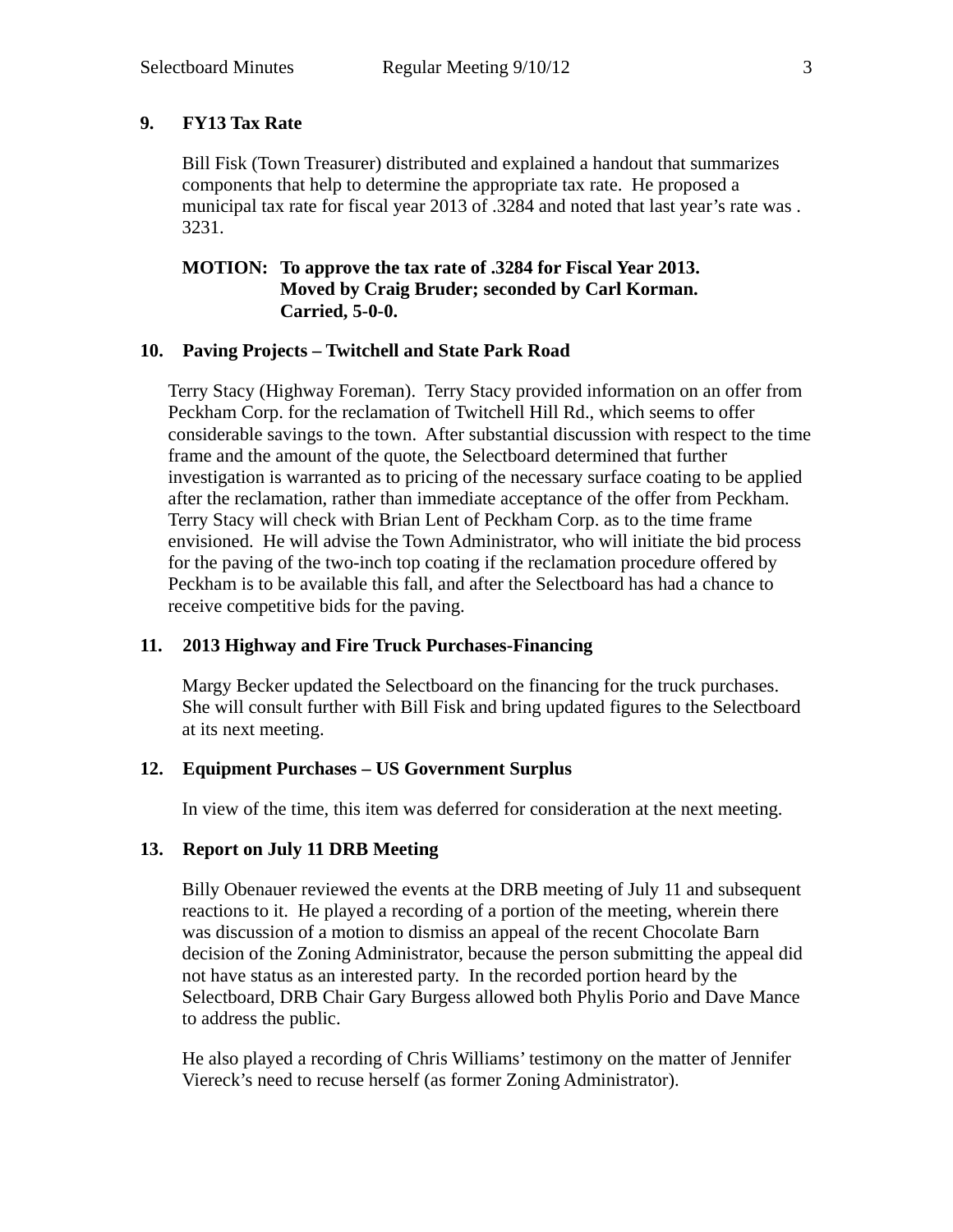Lon McClintock thanked Billy Obenauer for his recording and comments.

# **14. Proposed Civility Policy**

Art Whitman reported on feedback to the proposed Civility Policy that he had circulated to Selectboard members, to which Carl Korman had responded. Lon McClintock reported receiving three letters from Ron Schoof, Joanne Race and Andy Schoerke, commenting on the proposed policy. All of these letters were read aloud by the Chair. The tenor of all three was that they remained unconvinced that a policy on civility was necessary or would be effective.

SB members raised various aspects of the issue, and then Lon McClintock invited comments from the public. There was extended discussion.

The Chair thanked those in attendance for sharing their views. He plans to discuss the matter further with the Selectboard at the next meeting, with a view to reaching a decision about whether or not to adopt a policy, and to formulate details if adoption is envisioned. There was general agreement that the town's elected and appointed officials might well benefit from training in the effective management of public meetings, although no policy was adopted in that regard.

# **15. Industrial Composting Bylaw- Final language**

Item deferred until the next meeting.

# **16. Town Administrator's Report**

Item deferred until the next meeting.

### **17. Other Business**

There was none.

# **18.** Minutes – Aug  $6^{th}$ , Aug.  $20^{th}$

Consideration of these minutes was deferred until the next meeting.

### **19. Warrants**

- **MOTION: To approve Payroll Warrant # 07 in the amount of \$7,173.28 Moved by Karen Mellinger; seconded by Billy Obenauer. Carried 5-0-0.**
- **MOTION: To approve Payroll Warrant # 08 in the amount of \$7,874.91. Moved by Karen Mellinger; seconded by Craig Bruder. Carried 5-0-0.**